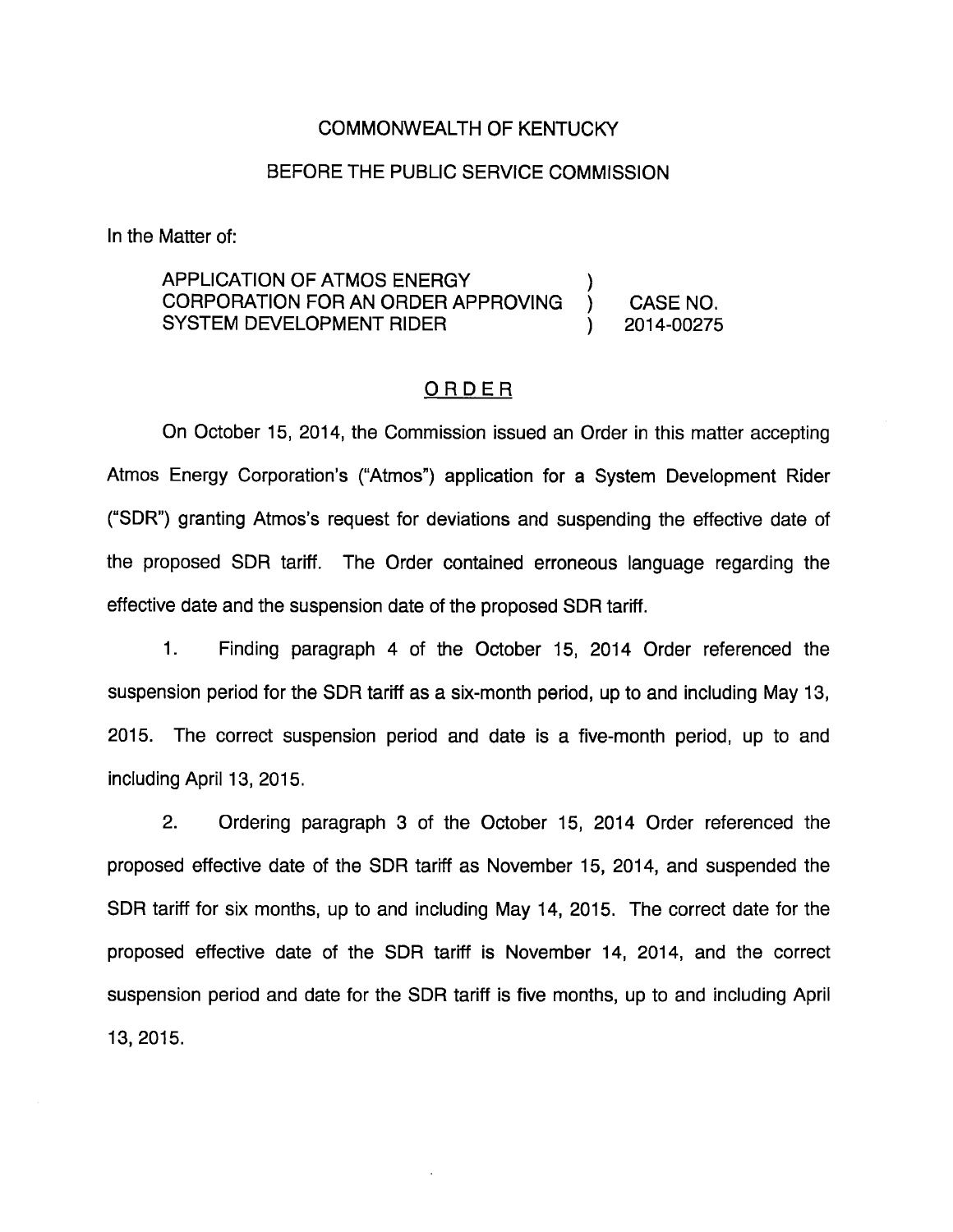Finding that the October 15, 2014 Order should be amended, the Commission,

HEREBY ORDERS, nunc pro tunc, that:

1. Finding paragraph 4 of the October 15, 2014 Order is stricken and is replaced with the following language:

> Additional inquiry is necessary to determine the tariff's reasonableness. Therefore, pursuant to KRS 278.190(2), the Commission will suspend the effective date of the proposed rates for five months from November 14, 2014, up to and including April 13, 2015.

2. Ordering paragraph 3 of the October 15, 2014 Order is stricken and is replaced with the following language:

> Atmos's proposed SDR tariff is suspended for five months from its proposed effective date of November 14, 2014, up to and including April 13, 2015.

3. All provisions of the October 15, 2014 Order that are not in conflict with

the terms of this Order shall remain in effect.



ATTEST:

how But A TD

Executive Director